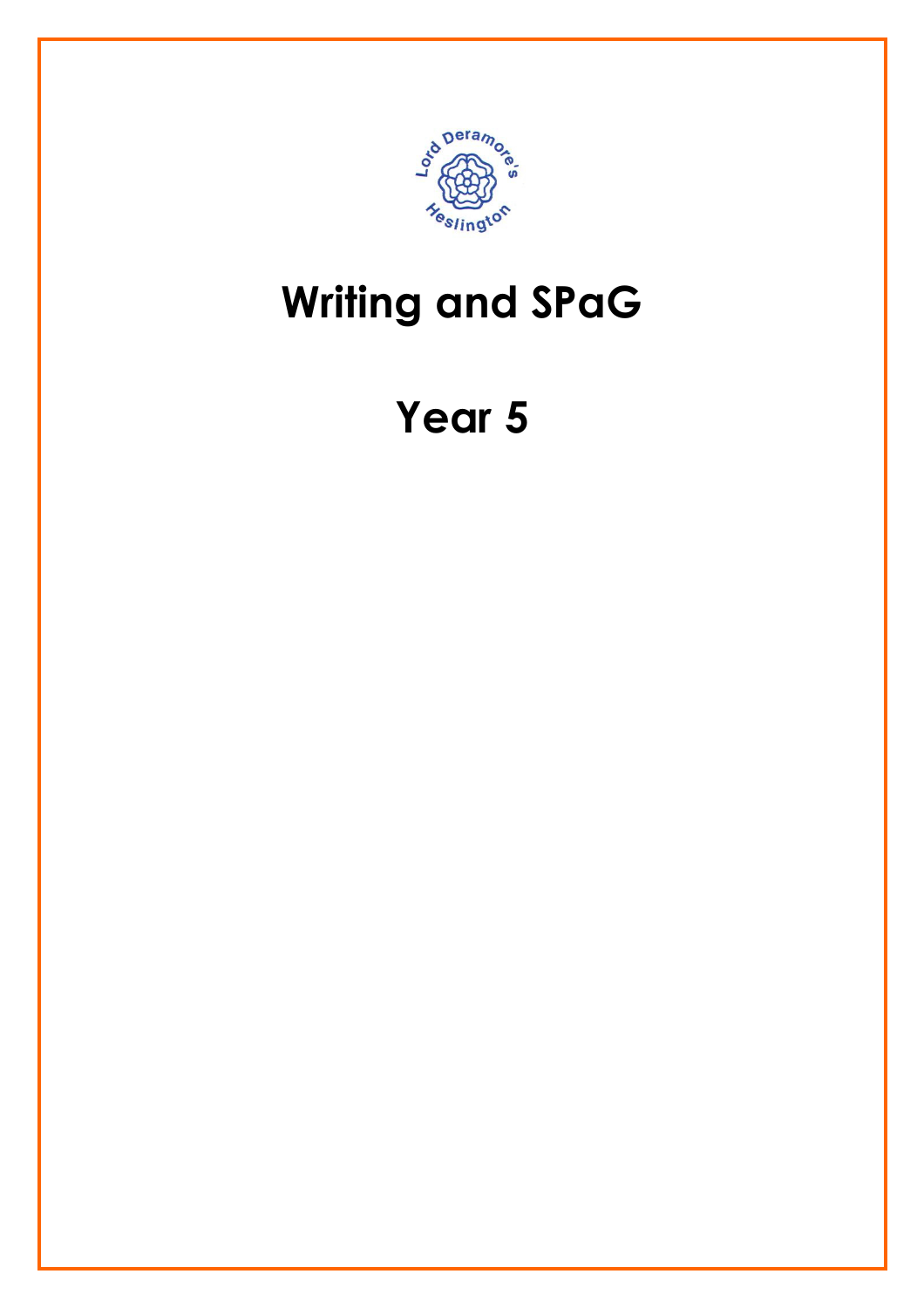## Year 5 - Writing

| W              | <b>Transcription</b>                                                                                                                                           |                                                                                                                                                                                                                                                                                                              |
|----------------|----------------------------------------------------------------------------------------------------------------------------------------------------------------|--------------------------------------------------------------------------------------------------------------------------------------------------------------------------------------------------------------------------------------------------------------------------------------------------------------|
|                | Use further prefixes and suffixes and<br>understand the guidelines for adding<br>them                                                                          |                                                                                                                                                                                                                                                                                                              |
| $\overline{2}$ | Use a range of spelling strategies<br>independently                                                                                                            | Spell some words with silent letters<br>Spell identified commonly misspelt<br>words from Y5 word list                                                                                                                                                                                                        |
| 3              | Continue to tell the difference<br>between <b>homophones</b> and other<br>words which are often confused                                                       | hear, here<br>some, sum                                                                                                                                                                                                                                                                                      |
| 4              | Use dictionaries to check the spelling<br>and meaning of words                                                                                                 | As in earlier years, pupils should<br>continue to be taught to<br>understand and apply the<br>concepts of word structure so that<br>they can draw on their knowledge<br>of morphology and etymology to<br>spell correctly                                                                                    |
| 5              | Begin to use a thesaurus                                                                                                                                       |                                                                                                                                                                                                                                                                                                              |
|                | Composition                                                                                                                                                    |                                                                                                                                                                                                                                                                                                              |
| 6              | Plan writing by:<br>identifying the audience for and<br>purpose of the writing                                                                                 | Think aloud to generate ideas,<br>draft and re-read to check that<br>the meaning is clear                                                                                                                                                                                                                    |
| $\overline{7}$ | Plan own narratives by looking at how<br>other authors have developed<br>character and setting and use<br>examples to integrate speech, action<br>and dialogue |                                                                                                                                                                                                                                                                                                              |
| 8              | Choose appropriate grammar and<br>vocabulary                                                                                                                   | understand how these choices<br>affect meaning                                                                                                                                                                                                                                                               |
| 9              | Describe settings, characters and<br>atmosphere in narratives                                                                                                  |                                                                                                                                                                                                                                                                                                              |
| 10             | Evaluate own writing and other<br>peoples writing and understand how<br>vocabulary and grammar choices<br>can have an effect on the reader.                    | Distinguish between the formal and<br>informal spoken and written<br>language.                                                                                                                                                                                                                               |
| 11             | Check own work for spelling and<br>punctuation errors and edit<br>accordingly                                                                                  |                                                                                                                                                                                                                                                                                                              |
| 12             | Perform own written work using<br>actions                                                                                                                      | Adopt, create and sustain a range<br>of roles, responding to others in role<br>(both verbally and non-verbally).<br>Create improvised, devised and<br>scripted drama for each other and<br>a range of audiences<br>Rehearse, refine, share and<br>respond thoughtfully to drama and<br>theatre performances. |